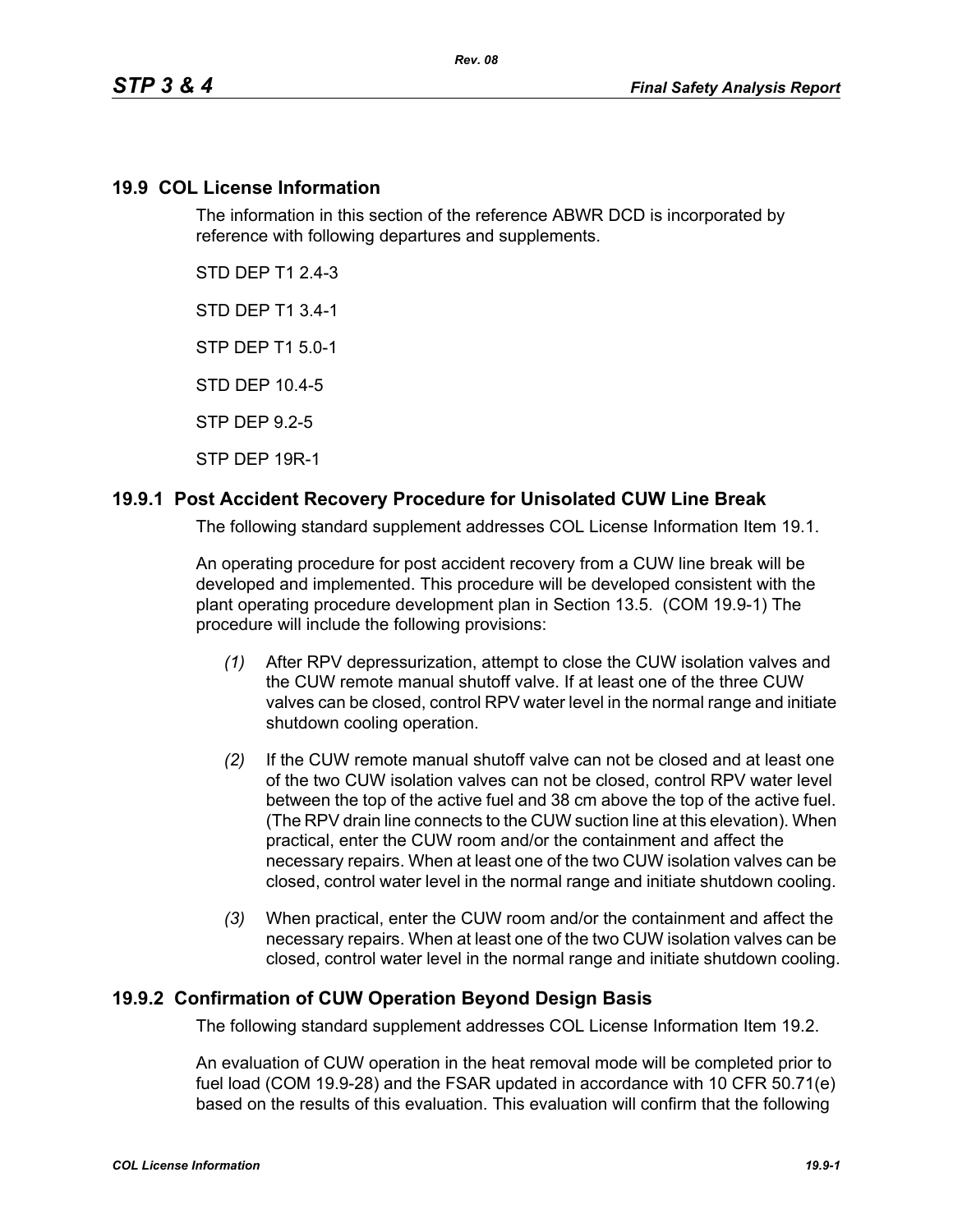areas will remain functional while operating outside their design basis temperature values:

- *(1)* The CUW nonregenerative heat exchanger
- *(2)* The CUW piping downstream of the regenerative heat exchanger
- *(3)* The RCW piping downstream of the nonregenerative heat exchanger
- *(4)* The feedwater piping downstream of CUW injection
- *(5)* Piping supports for the above piping

The emergency operating procedure to operate the CUW in heat exchanger bypass mode will be developed and implemented. This procedure will be developed consistent with the plant operating procedure development plan in Section 13.5. (COM 19.9-2) This procedure will include the following steps:

- *(1)* Terminate RBCCW flow to the RHR heat exchangers.
- *(2)* Bypass the hot water heat exchanger in the RBCCW line.
- *(3)* Bypass the flow control valve which controls RBCCW flow through the NRHX.

#### **19.9.3 Event Specific Procedures for Severe External Flooding**

#### STP DEP T1 5.0-1

*Internal* and external *flooding is addressed in Appendix 19R. The site selection process will take into account the worst case predicted flood. Then grade level and flood control methods (e.g., site grading) will be determined based on this predicted flood level. The grade level floor will be 0.3 meters above this predicted flood level. Therefore, external flooding should not be a major concern for the ABWR. To further reduce the susceptibility of external floods, plant and site specific procedures will be developed by the COL applicant for severe external flooding using the following guidelines:* 

*(1) Check that the door between the turbine building and service buildings is closed.*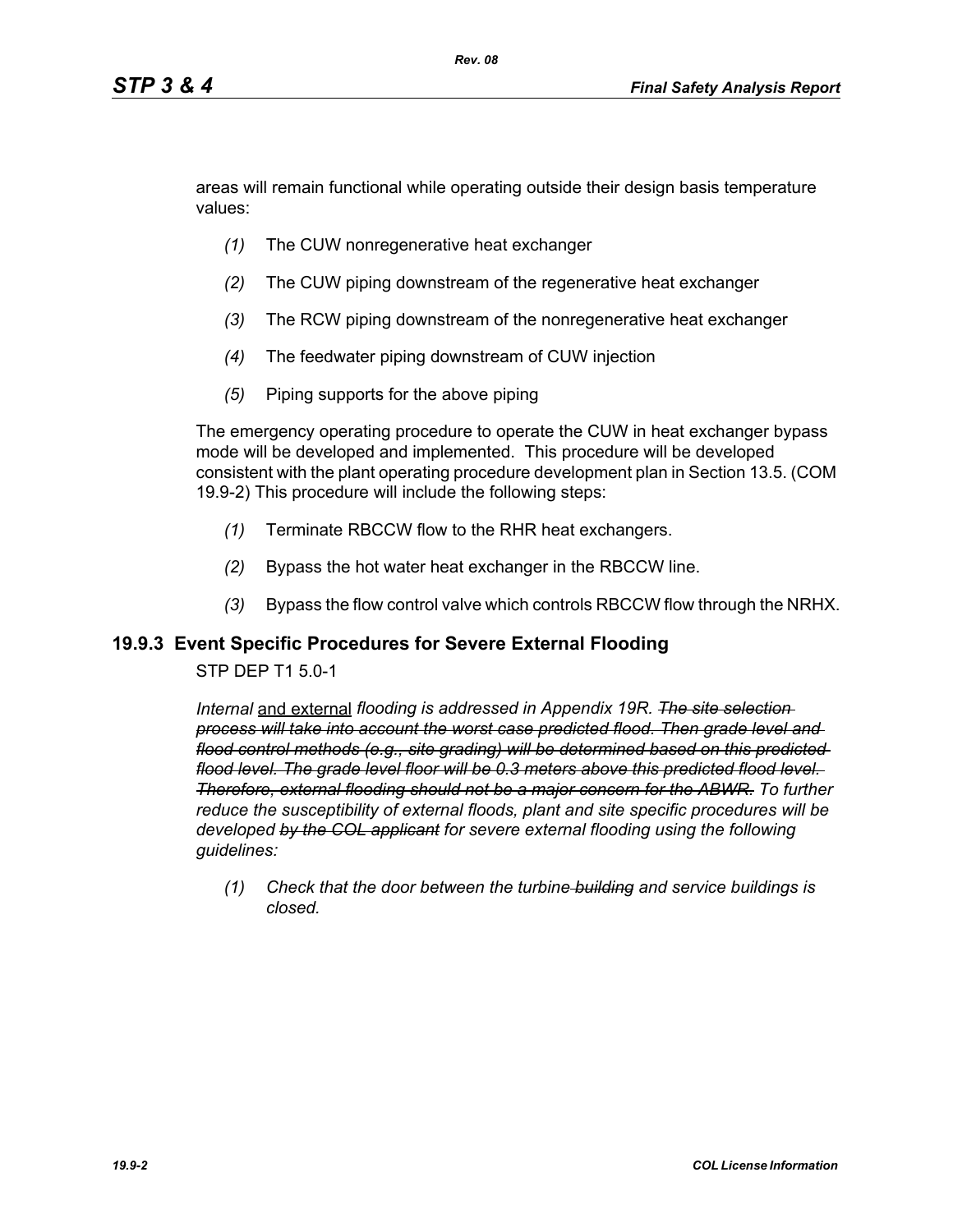- *(2) Sandbag*As an additional protection, consider placing sandbags at *the external doors* above the design flood level *to the*
	- *(a) Reactor building,*
	- *(b) Control building,*
	- *(c) Service building,*
	- *(d) Pump house at the ultimate heat sink,*
	- *(d) (e) Diesel generator fuel oil transfer pits, and*
	- *(e) (f) Radwaste building.*
- *(3) Close and dog*Check that *all external water tight doors in the reactor and control buildings* are closed and dogged*.*
- *(4) Shut the plant down.*
- *(5) Use power from the diesel generators or CTG if offsite power is lost.*

*Underground passages between buildings would not be affected because they are required to be watertight.*

The following site-specific supplement addresses departure STP DEP T1 5.0-1.

The operating procedure for severe external flooding will be developed and implemented. This procedure will be developed consistent with the plant operating procedure development plan in Section 13.5. (COM 19.9-3) The procedure will include the above guidelines and the following:

- *(1)* Procedures and training will be developed to ensure that observation of the main cooling reservoir is conducted such that main control room personnel will be alerted on indications of a main cooling reservoir breach. These procedures will also direct that all watertight doors will be verified closed immediately on receipt of such notification.
- *(2)* The site layout will be such that unobstructed views of the area between the main cooling reservoir and Units 3&4 are available to the personnel assigned responsibility to alert the main control room staff of a potential main cooling reservoir breach. If necessary, lighting will be provided to ensure such views at night.
- *(3)* Procedures will be developed to ensure that flood barriers and external watertight doors are verified closed on notification of Colorado River dam failures upstream of the site or upon notification of severe storms with a potential for significant rainfall.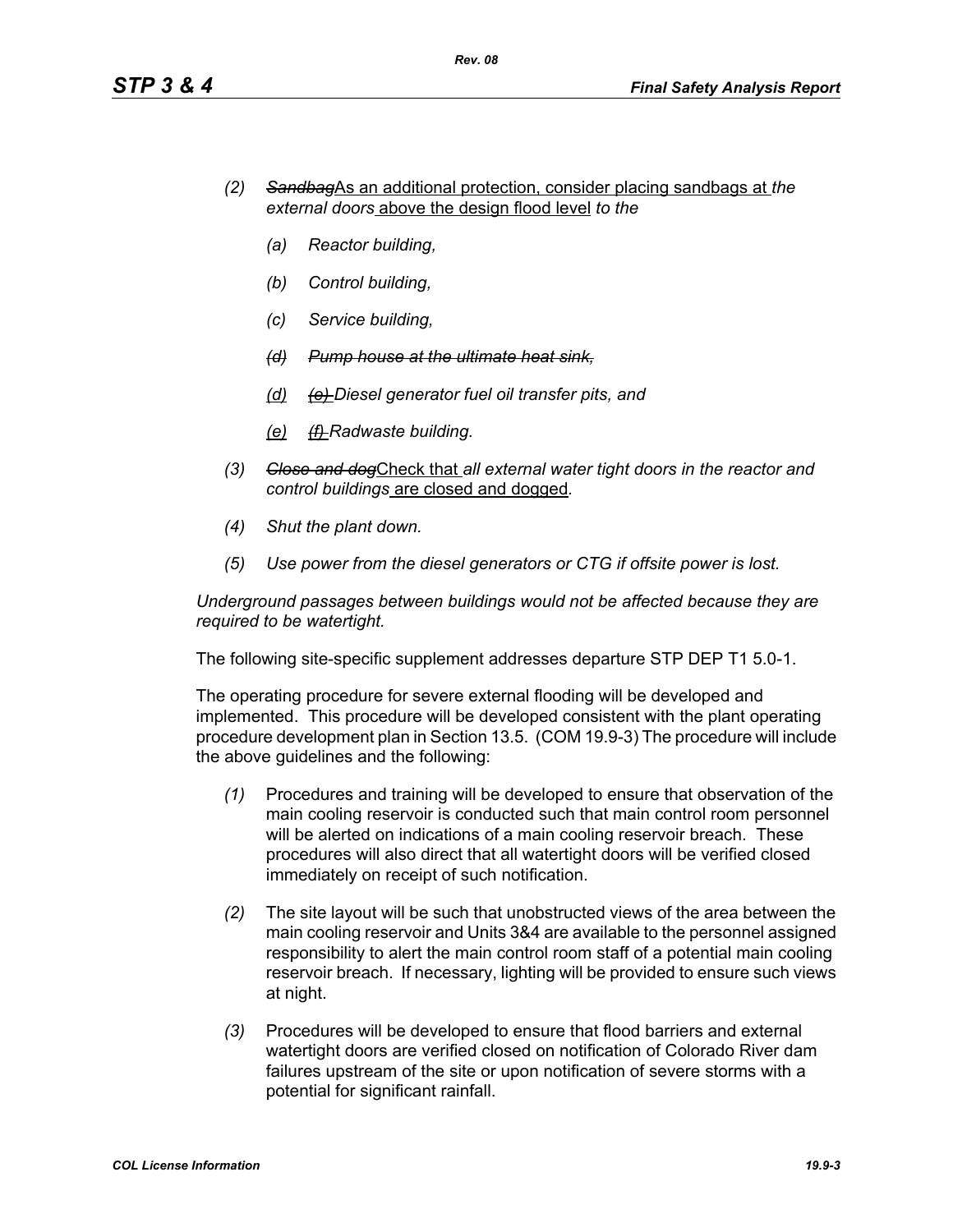*(4)* Frequent, periodic inspections of the main cooling reservoir will be performed to detect any indications of potential main cooling reservoir failure.

## **19.9.4 Confirmation of Seismic Capacities Beyond the Plant Design Basis**

The following standard supplement addresses COL License Information Item 19.4.

The High-Confidence Low Probability of Failure (HCLPF) values for site-specific SSCs (UHS/Pump House/Cooling Tower structure, RSW Piping Tunnel, Diesel Generator Oil Storage Vault and Cooling Tower fans) whose failure may affect the plant response to seismic events and which are not included in the analyses described in Appendix 19H have been established, see Table 19H-1a.

In accordance with the DC/COL-ISG-20 (Interim Staff Guidance on Implementation of a Probabilistic Risk Assessment-Based Seismic Margin Analysis for New Reactors), HCLPF values were determined using the Conservative Deterministic Failure Margin (CDFM) approach used for seismic margin studies.

The CDFM approach is summarized in the EPRI NP-6041-SL report (A methodology for Assessment of Nuclear Power Plant Seismic Margin, Revision 1, August 1991). The approach taken for deriving the HCLPF values is consistent with the methods described in EPRI NP-6041-SL.

The requirement specified in ISG-20 that the HCLPF value be equal to or greater than 1.67 times the site-specific Ground Motion Response Spectrum (GMRS) Peak Ground Acceleration (PGA=.098g, see Table 2.5S.2-21) is met for all the listed site-specific SSCs.

The following additional actions will be taken (COM 19.9-4) and the FSAR updated in accordance with 10 CFR 50.71(e) based upon the results of these analyses:

- *(1)* The High-Confidence Low Probability of Failure (HCLPF) values for the important plant-specific/as-built components corresponding to the generic components defined in Subsection 19H.4.3 shall be determined. The values will be compared to the assumed HCLPF values given in Tables 19H-1 or 19I-1. This will be completed prior to fuel load.
- *(2)* The investigation for the potential for seismic induced soil failure at 1.67 times the PGA of the GMRS will be completed prior to fuel load.
- *(3)* The system model (seismic accident sequences) developed in the DCD will be updated to incorporate capacity reductions due to site-specific effects (soil liquefaction) and site-specific SSCs (Ultimate Heat Sink (UHS), including Reactor Service Water (RSW) Pumphouse, Cooling Tower, RSW Piping Tunnel, and Diesel Generator Oil Storage Vault). Then, it will be determined whether site-specific soil failures control the seismic HCLPF capacities of SSCs associated with the seismic accident sequences. Based on the result of the update, the sequence- and plant-level seismic HCLPF capacity will be determined. This activity will be completed prior to the fuel load.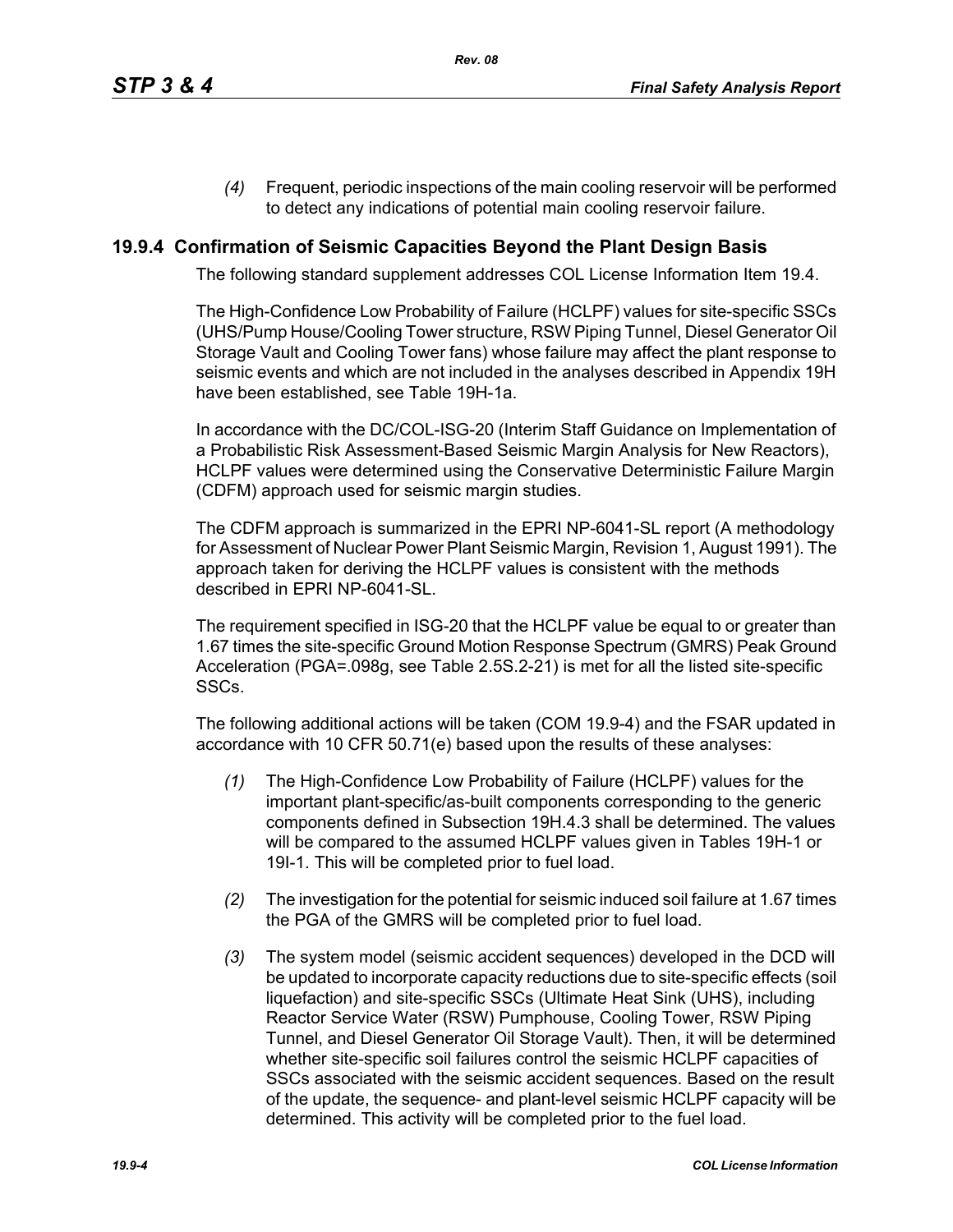*(4)* The remainder of the actions specified in Appendix 19H.5 will be completed prior to fuel load.

#### **19.9.5 Plant Walkdowns**

The following standard supplement addresses COL License Information Item 19.5.

Procedures for plant walkdowns to identify seismic, fire, and internal flooding vulnerabilities will be developed and implemented. These procedures will be developed consistent with the plant operating procedure development plan in Section 13.5. (COM 19.9-5)

#### **19.9.6 Confirmation of Loss of AC Power Event**

The following site-specific supplement addresses COL License Information Item 19.6.

The site-specific frequency estimate for the loss of AC power event (Subsection 19D.3.1.2.4) is complete. The assessment addressed site-specific parameters such as specific causes (e.g., a severe storm) of the loss of power, and their impact on a timely recovery of AC power using data from NUREG/CR-6890 for the Electric Reliability Council of Texas (ERCOT). This evaluation verified that the overall risk impact of grid events at STP is bounded by the original Subsection 19D analysis.

#### **19.9.7 Procedures and Training for Use of AC-Independent Water Addition**

The following standard supplement addresses COL License Information Item 19.7.

Operating procedures and training for AC-Independent Water Addition will be developed and implemented. These procedures will be developed consistent with the plant operating procedure development plan in Section 13.5. Training on these procedures will be developed and implemented as described in Section 13.2.The procedures will identify system valve actuations, which provide ACIWA via the RHR System as a water source to the RPV or Containment. (COM 19.9-6) The procedures will address operation of the ACIWA for vessel injection or drywell spray operation. Operation of the ACIWA System in the vessel injection mode requires valves F005, F101, and F102 to be opened and valve F592 to be closed. Reactor depressurization to below ACIWA System operating pressure is required prior to ACIWA operation in the vessel injection mode. Operation of the ACIWA in the drywell spray mode requires valves F017, F018, F101, and F102 to be opened and valve F592 to be closed. These valves are shown on Figure 5.4-10. The diesel fire pump will start automatically when the ACIWA is properly aligned for vessel injection or drywell spray. If the normal firewater system water supply is unavailable, the alternate water supply can be made available by opening the manual valve between the diesel driven fire pump and the alternate water supply. This valve is shown in Figure 9.5-4. If it is necessary to use a fire truck for vessel injection or drywell spray, valve F103 must be opened in addition to operation of the valves discussed above for ACIWA operation. The valve for operation of the ACIWA using the fire truck is also shown on Figure 5.4-10. All of the valves required for ACIWA operation are manually operable.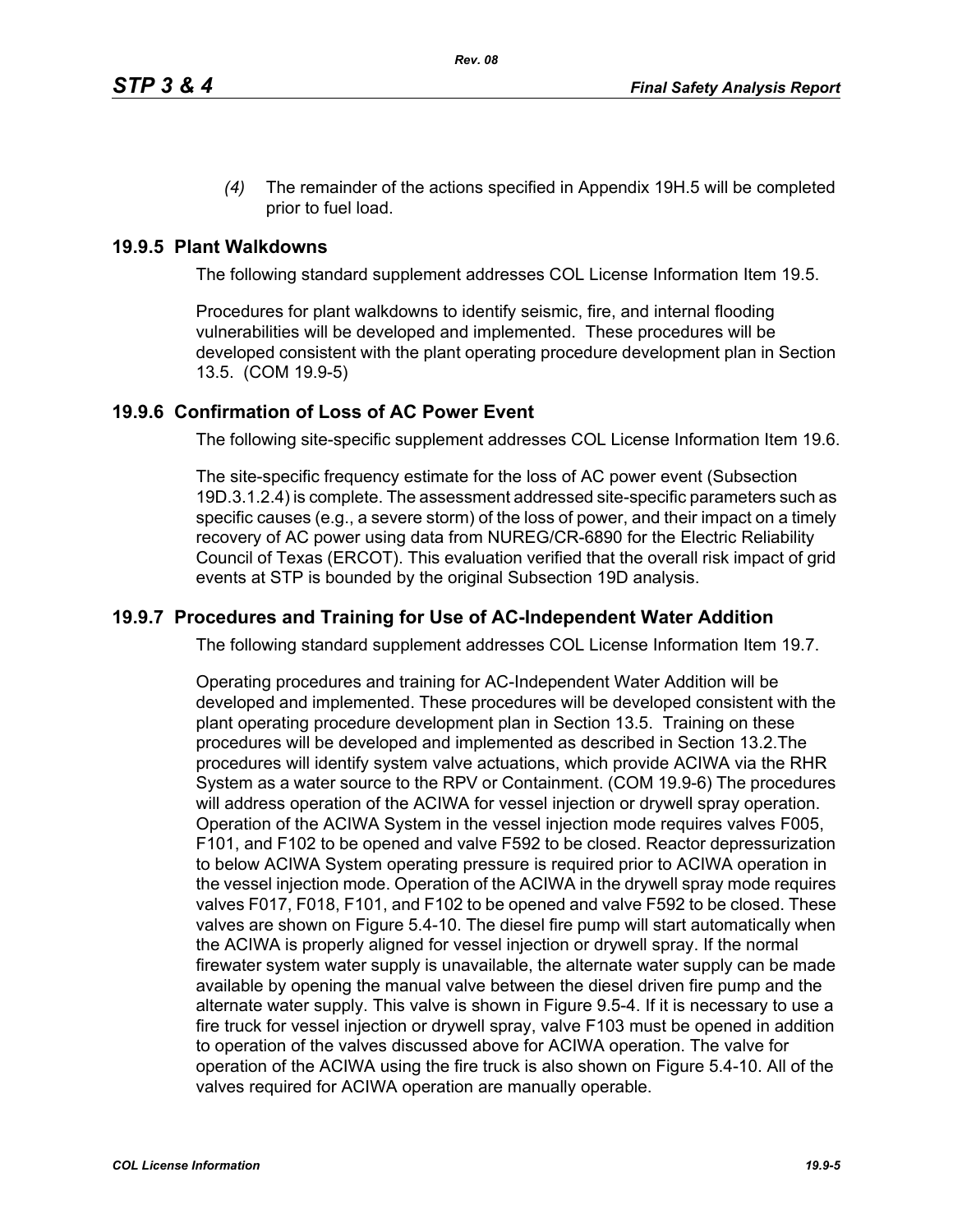STP 3 & 4 will make dose rate calculations for the specific configuration being constructed. These calculations will include the specific piping layout, shielding considerations, the potential for systems within the room to have recently been operated and thus contain radioactive coolant, and any other factors that significantly affect the dose rates. These dose rate calculations will be considered in the development of the specific plant procedures for ACIWA operation.

#### **19.9.8 Actions to Avoid Common-Cause Failures in the Essential** *Multiplexing System (EMUX)* **Communications Function (ECF) and Other Common Cause Failures**

#### STD DEP T1 3.4-1

*To reduce the potential for significant EMUX* ECF *common cause failures, (Subsection 19N.4.12), the COL applicant will take the following actions:*

- *(1) To eliminate remote multiplexing unit (RMU)* interface function (RIF) *miscalibration as a credible source of EMUX* ECF *common cause failure, administrative procedures will be established to perform cross-channel checking of RMU* RIF *outputs at the main control room safety system logic and control instrumentation, as a final check point of RMU* RIF *calibration work.*
- *(2)* To prevent any unidentified *EMUX* ECF faults/failure modes (e.g., an undetected software fault) from propagating to other *EMUX* ECF divisions, the plant operating procedures will include the appropriate detailed procedures necessary to assure that the ABWR plant operations are maintained in compliance with the governing Technical Specifications during the periods of divisional *EMUX* ECF failure. This will assure that such unidentified faults are effectively eliminated as a credible source of *EMUX* ECF common cause failure. These procedures will also include the appropriate symptom-based operator actions to assure that adequate core cooling is maintained in the hypothetical event of an entire *EMUX* ECF system failure.
- *(3)* To eliminate maintenance/test errors as a credible source of *EMUX* ECF common cause failure, administrative procedures will be established which will not permit the same technician to work on multiple divisions of the *EMUX* ECF. As noted in Subsection 19D.7, a maintenance procedure must be established so that if a sensor is found out of tolerance, before it is recalibrated, the calibration instrument is first checked. In addition, the same technician will not be allowed to calibrate sensors in different divisions.

The following standard supplement addresses COL License Information Item 19.8.

Test, maintenance, surveillance and administrative procedures will be developed and implemented. These procedures will be developed consistent with the plant operating procedure development plan in Section 13.5 to ensure credible common mode failures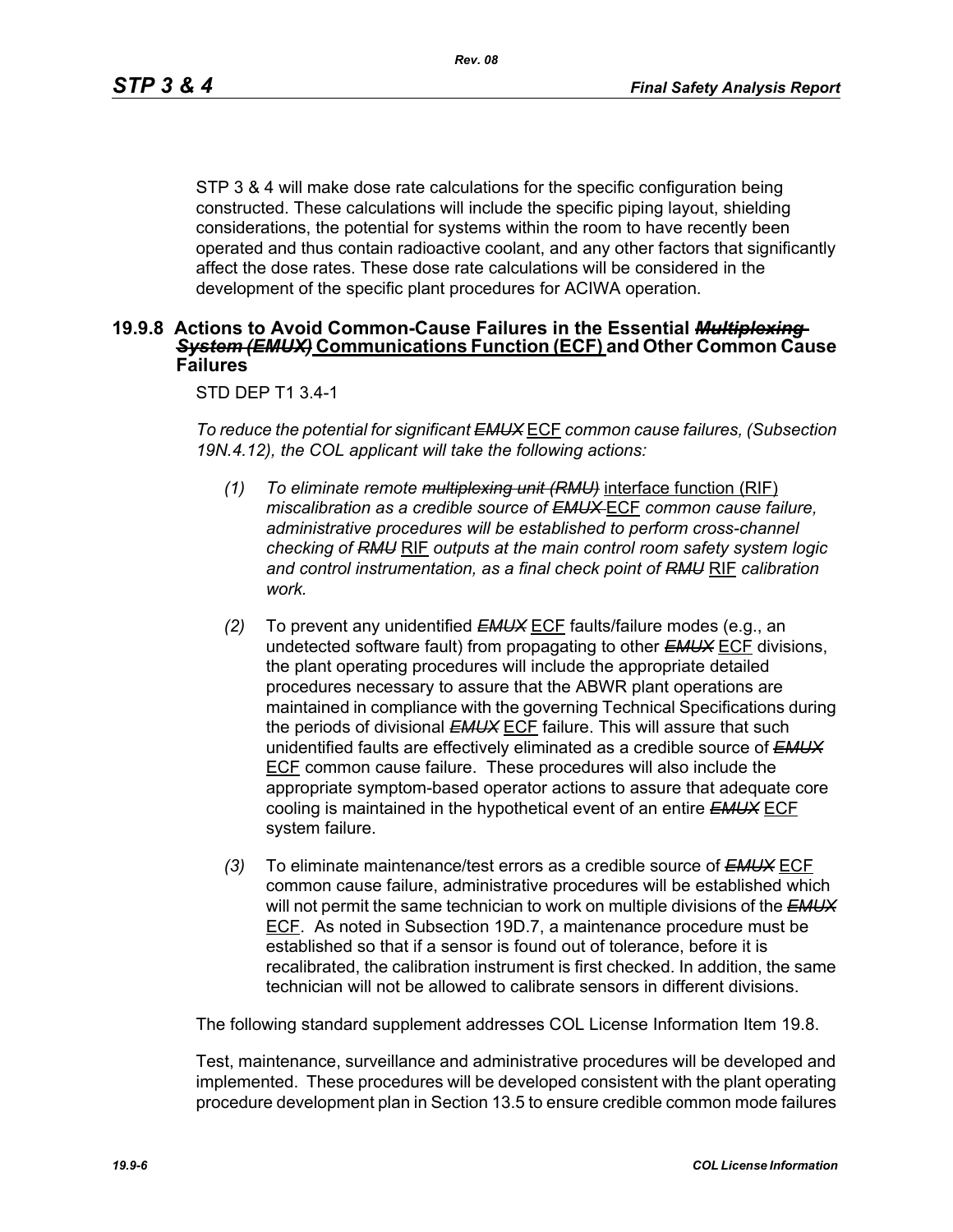cannot occur. (COM 19.9-7) These procedures shall include the above actions 1 through 3.

# **19.9.9 Actions to Mitigate Station Blackout Events**

The following standard supplement addresses COL License Information Item 19.9.

The analyses and procedures to confirm the assumptions modeled in PRA will be developed and implemented. The procedures will be developed consistent with the plant operating procedure development plan in Section 13.5. The PRA will be updated in accordance with 10 CFR 50.71(h)(1). (COM 19.9-8) The following actions will be performed to confirm these assumptions:

- *(1)* Confirm that the minimum condensate storage tank volume is 570 cubic meters.
- *(2)* Develop battery loading profiles to define appropriate load shedding during station blackout to ensure that the RCIC System can be operated for approximately 8 hours (See Subsection 8.3.2.1.3.1). (COM 5.4-1)
- *(3)* Perform analyses to confirm that RCIC room temperature will not exceed equipment design temperature without room cooling for at least 8 hours. (COM 5.4-2)
- *(4)* Perform analyses to confirm that control room temperature will not exceed equipment design temperature for at least 8 hours without room cooling.
- *(5)* Develop procedures for the emergency replenishment of gas supply for safety-related, pneumatically operated components. A discussion of the types of actions which could be taken is in Subsection 19E.2.1.2.2.2(2)(b).
- *(6)* Develop procedures to provide backup DC power to ADS valves to keep the valves open as long as possible to keep the reactor vessel depressurized if such action was necessary during a Station Blackout. See the discussion in Subsection 19E.2.1.2.2.2(a).

The detailed procedures that supplement the Emergency Procedure Guidelines will include the manual valve operation that is noted in Subsection 19.7.3(3a).

# **19.9.10 Actions to Reduce Risk of Internal Flooding**

STP DEP 19R-1

*(8) Ensure that the design of the RSW System includes anti-siphon capability on both the supply and return lines to the UHS.*

The following site-specific supplement addresses COL License Information Item 19.10.

Training, design, site-specific PRA based analysis, and procedures to reduce risk of internal flooding in the turbine, control, and reactor buildings, and the RSW pump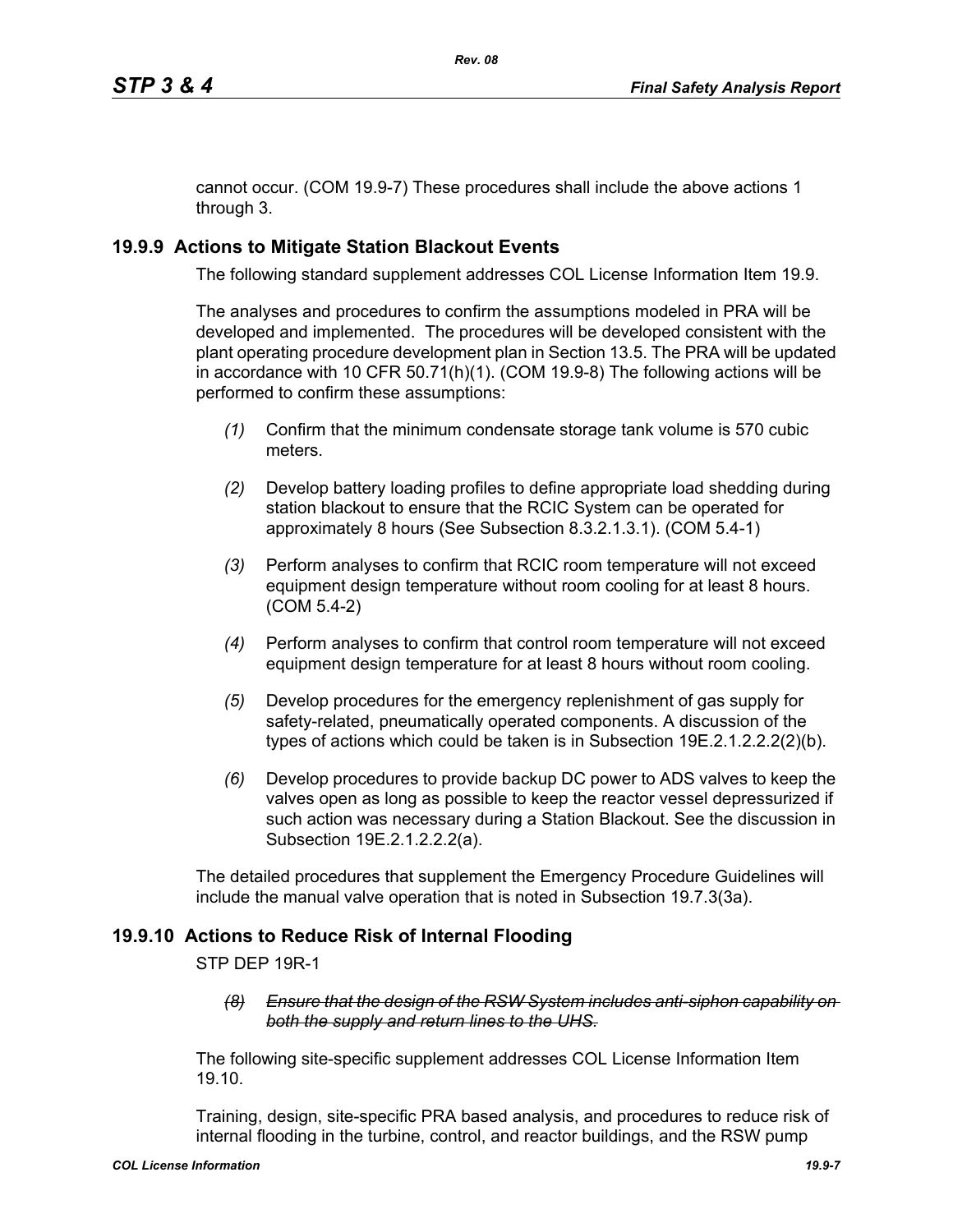house will be developed and implemented. The procedures will be developed consistent with the plant operating procedure development plan in Section 13.5. The site specific PRA will be updated in accordance with 10 CFR 50.71(h)(1). Training on these procedures will be developed and implemented as described in Section 13.2. (COM 19.9-9) These will include the following:

- *(1)* Training on isolation of potential flooding sources.
- *(2)* Maintenance of pump trip and valve isolation capability of potential unlimited flood sources will be controlled to assure that flood mitigation capability exists at all times. If pump trip and valve isolation capability is unavailable, procedures to monitor applicable piping lines for leakage must be implemented and replacement/repair of failed components must be completed as soon as possible or other mitigative features must be implemented.
- *(3)* Sizing of floor drains must be adequate to accommodate all potential flood rates. In sizing the floor drains, the following considerations must be addressed:
	- *(a)* The maximum volume and flow rate of potential flood sources on each floor must be calculated based on ANSI/ANS 58.2, "Design Basis For Protection Of Light Water Nuclear Power Plants Against The Effects Of Postulated Pipe Rupture."
	- *(b)* The floor drain sizing must be able to drain the highest flow rate in that area without allowing flood buildup to reach installed equipment in another area containing equipment from a different train or division (i.e. less than 200mm).
	- *(c)* The size and number of floor drains will account for the probability of some drains becoming clogged with debris.
- *(4)* Procedures for maintenance of watertight integrity of buildings and rooms especially during shutdown conditions.
- *(5)* Procedure to ensure that if flooding occurs in an ECCS divisional room that the watertight door to the affected room will not be opened until watertight integrity of the remaining ECCS rooms is assured.
- *(6)* Complete a site-specific PRA-based analysis for potential flood sources, the potential for flooding in the UHS pump house, and required mitigation features.
- *(7)* Procedure to open doors or hatches to divert water from safety-related equipment following postulated floods.
- *(8)* Ensure that seals on radwaste tunnels between buildings are adequate to prevent interbuilding flooding.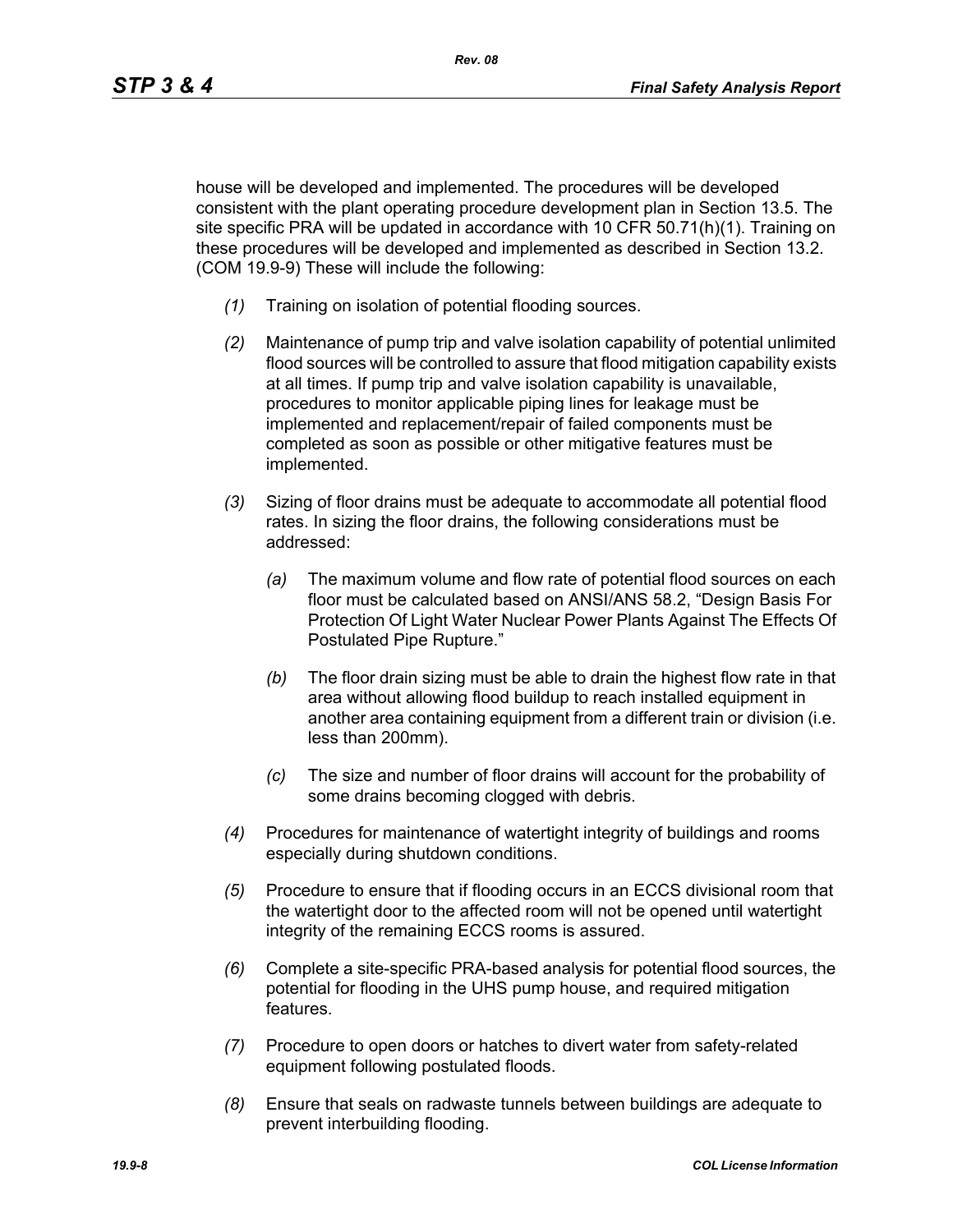- *(9)* Ensure that the RSW pump house is designed to prevent interdivisional flooding and water in excess of 4000 meters of RSW piping cannot gravity drain to the control building.
- (10) Ensure that the redundant RSW supply side isolation valves shut on receipt of a high-high level indication in the RCW heat exchanger room.

# **19.9.11 Actions to Avoid Loss of Decay Heat Removal and Minimize Shutdown Risk**

The following standard supplement addresses COL License Information Item 19.11.

Operating procedures to avoid loss of decay heat removal during shutdown condition will be developed and implemented. The procedures will be developed consistent with the plant operating procedure development plan in Section 13.5. (COM 19.9-10) Procedures will include the following:

- *(1)* Recovery of failed operating RHR System.
- *(2)* Rapid implementation of standby RHR Systems if the initially operating RHR system cannot be restored.
- *(3)* Ensuring that instrumentation associated with the following functions is kept available if the system is not in maintenance:

–RPV isolation valves,

–ADS,

–HPCF,

–LPFL,

–RPV water level, pressure, and temperature,

–RHR System alarms,

–EDG,

–Refueling interlock,

–Flood detection and valve/pump trip circuits.

- *(4)* Use of alternate means of decay heat removal using non-safety grade equipment such as reactor water cleanup, fuel pool cooling, or the main condenser.
- *(5)* Use of alternate means for inventory control using non-safety grade equipment such as AC-independent water addition, CRD pump (i.e., increasing CRD flow), and main feedwater and condensate.
- *(6)* Recovery from loss of offsite power.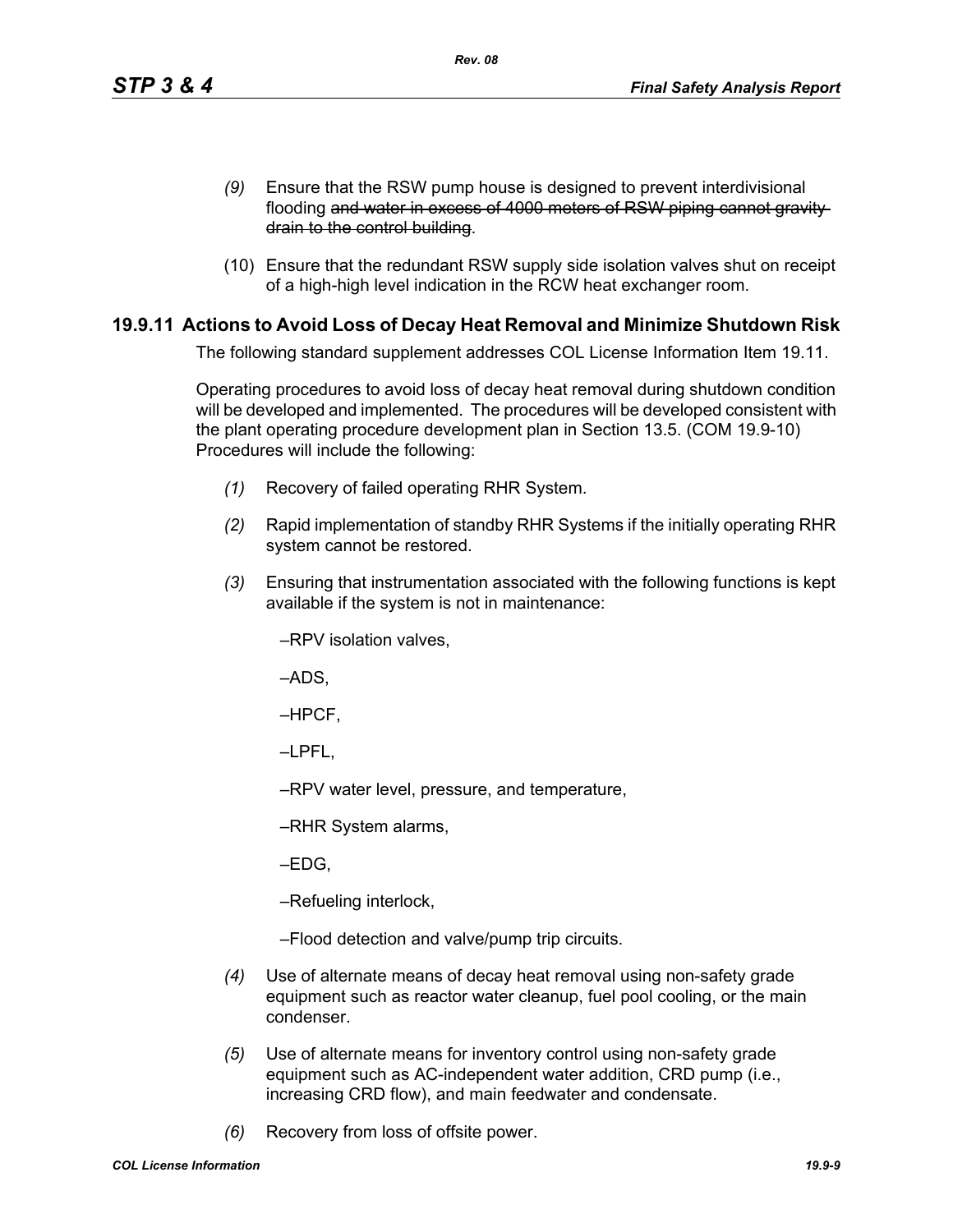- *(7)* Boiling as a means of decay heat removal in Mode 5 with the RPV head removed including available makeup sources.
- *(8)* Conducting suppression pool maintenance, especially as it relates to reduced availability of ECCS suction sources.
- *(9)* Fire/flood watches during periods of degraded safety division physical integrity.
- *(10)* Ensuring that at least one division of safety equipment is not in maintenance and its physical barriers are intact at all times.
- *(11)* Fire fighting during shutdown.
- *(12)* Use of remote shutdown panel while the plant is shutdown.

To reduce other risks during shutdown, procedures will include the following:

- *(1)* Firefighting with part of the fire protection system in maintenance,
- *(2)* Outage planning using guidance from NUMARC-91-06,
- *(3)* Use of freeze seals and RIP and CRD replacement.
- *(4)* Verification of correct fuel loading during refueling.
- *(5)* Maintenance of secondary containment during Modes 3 and 4, when necessary.

#### **19.9.12 Procedures for Operation of RCIC from Outside the Control Room** STD DEP T1 2.4-3

*In the PRA fire analysis (Subsection 19M.6.2), credit is taken for operation of RCIC from outside the control room. The COL applicant will develop procedures and conduct training for such RCIC operation.*

*The procedure should be developed along the following lines:*

- *(1) Station operation personnel and provide communication at areas for manual operation of the RCIC suction valves (CST suction and suppression pool suction), RCIC turbine trip and throttle valve, RCIC turbine steam admission valve, outboard steam isolation valve, RPV injection valve, turbine speed control panel, and the Remote Shutdown Panel.*
- *(2) If the RCIC steam isolation valves are closed, open these valves from their MCCs. If necessary, disconnect power to the outboard steamline isolation valve and open it using the valve's manual handwheel.* Manually open the RPV Injection Valve at the local motor control center or by the hand-wheel at the valve if the electrical power is not available.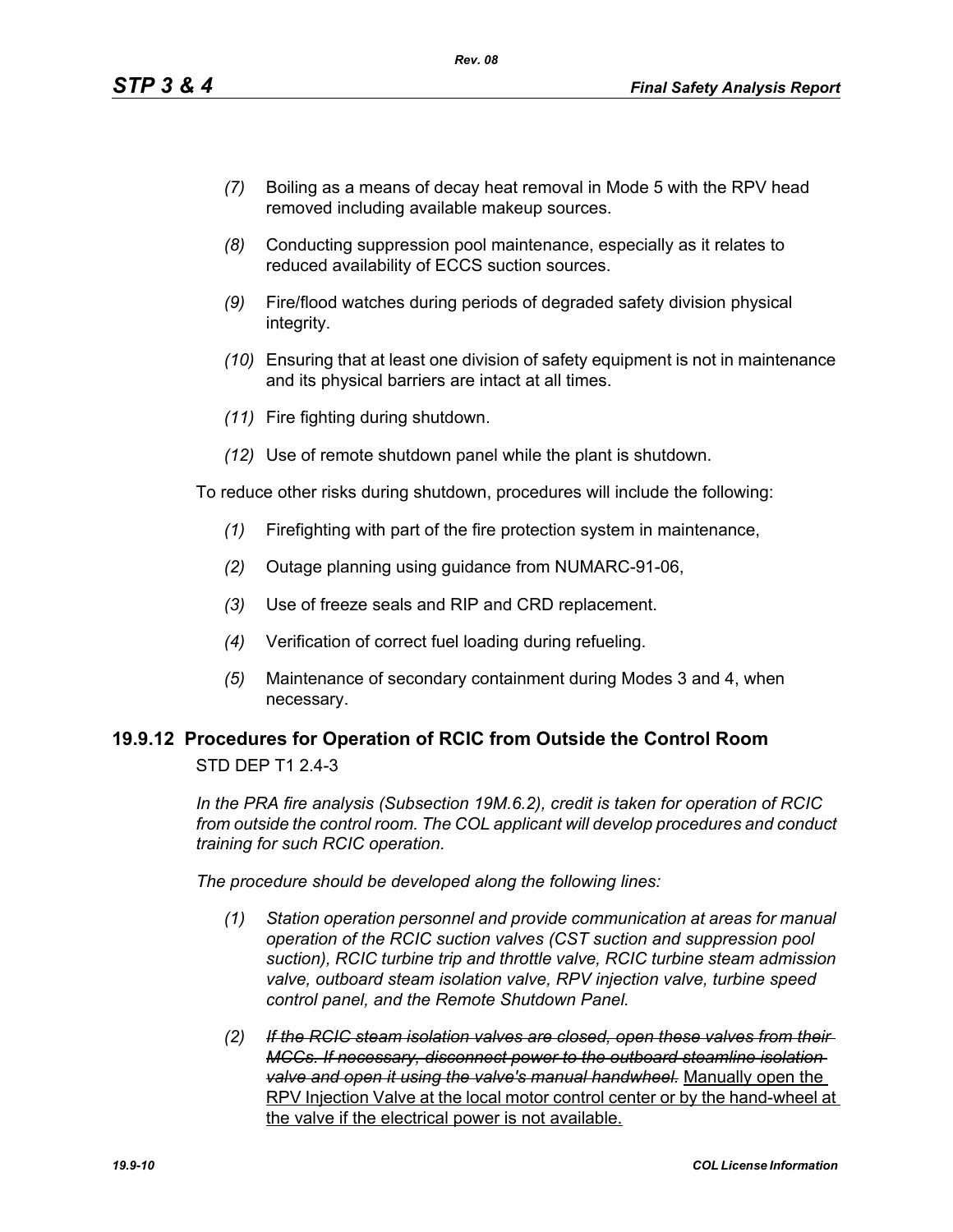- *(3) Disconnect or de-energize all control signals to and from the turbine.* Manually close the drain valves from the steam supply to RCIC turbine and turbine drains to the drain tank.
- *(4) Close the turbine trip and throttle valve.* Manually open the turbine steam supply valve at the motor control center or by the hand-wheel at the valve if the electrical power is not available.
- *(5) Disconnect power to the motor-operated suction valve (CST or suppression pool, as required), steam admission valve, and manually open these valves using their handwheels.* If power supply is available, manually start the RCIC room air-handling unit from the motor control center.
- *(6) Use a portable speed sensing instrument to monitor turbine speed.* Start RHR A or B Loop in Suppression Pool Cooling mode from the Remote Shutdown Panel.
- *(7) Manually manipulate the trip and throttle valve and manually open the RPV injection valve using their handwheels. Control injection flow by manipulating the trip and throttle valve and operate the turbine below the overspeed trip value. If the turbine trips on overspeed, reset the trip and throttle valve, and manipulate this valve to operate the turbine.* Monitor RCIC operation at the Remote Shutdown Panel.
- *(8) Monitor RPV water level at the Remote Shutdown System. Maintain RPV water level between Level 3 (low level) and Level 8 (high level).* Manually switch the pump suction valve from CST to the Suppression Pool when CST water level drops below the low level setpoint.
- *(9)* Control reactor water level by switching RCIC into partial flow ON/OFF at the local control panel.
- *(10)* Monitor RPV water level at the Remote Shutdown System. Maintain RPV water level between Level 3 (low level) and Level 8 (high level).

The following standard supplement addresses COL License Information Item 19.12.

The operating procedures for the operation of RCIC from outside the control room will be developed and implemented. The procedures will be developed consistent with the plant operating procedure development plan in Section 13.5. Training on these procedures will be developed and implemented as described in Section 13.2. (COM 19.9-11) The procedures will include the 10 provisions listed above.

## **19.9.13 ECCS Test and Surveillance Intervals**

The following standard supplement addresses COL License Information Item 19.13.

A plan and procedures to identify departures of the test and surveillance intervals assumed in Tables 19D.6-1 through 19D.6-12 will be developed and implemented.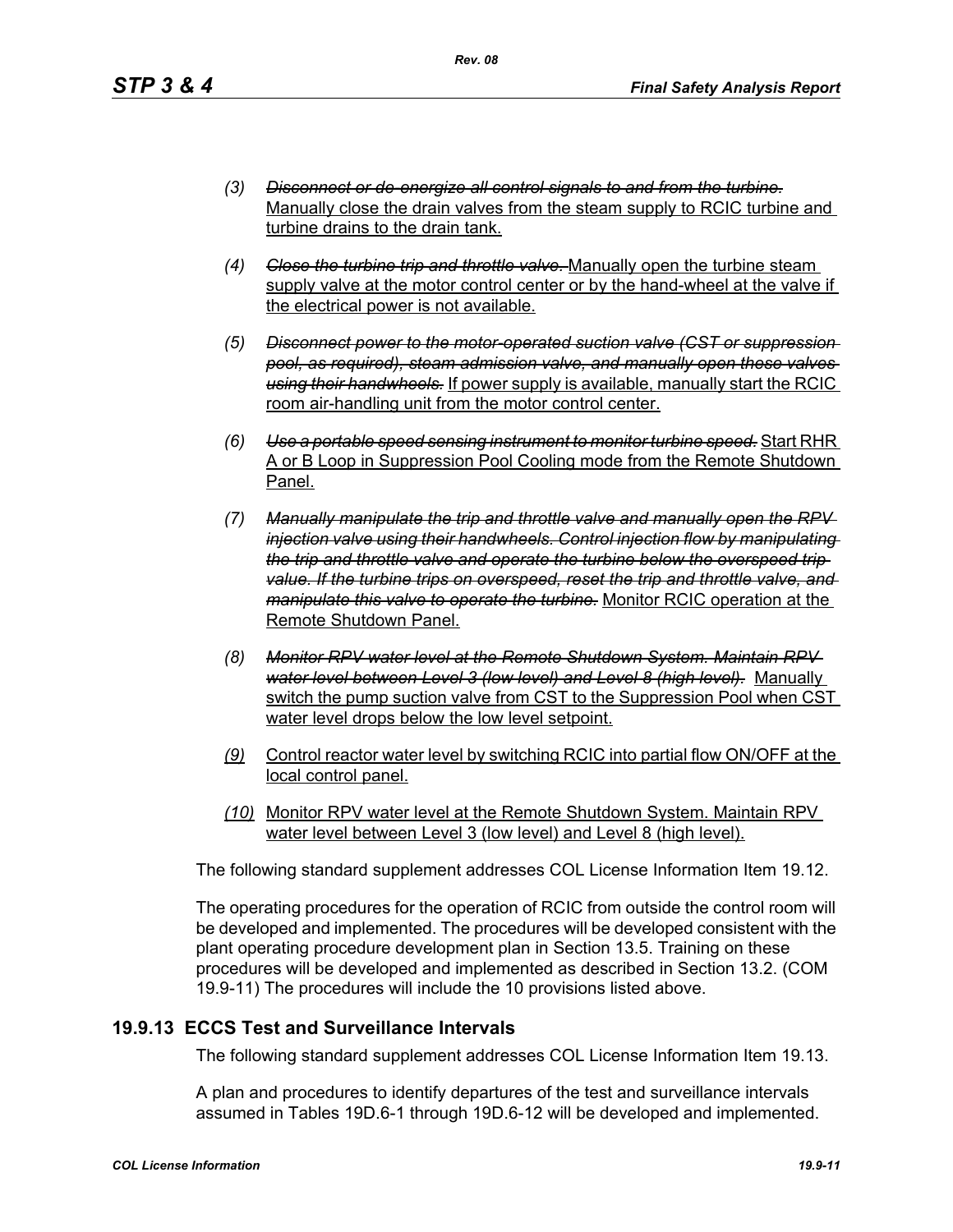The procedures will be developed consistent with the plant operating procedure development plan in Section 13.5. (COM.19.9-12)

## **19.9.14 Accident Management**

The following standard supplement addresses COL License Information Item 19.14.

The important operator actions will be included in the operating procedures that will be developed and implemented. The procedures will be developed consistent with the plant operating procedure development plan in Section 13.5. Training on these procedures will be developed and implemented as described in Section 13.2. (COM 19.9-13) These procedures will include the following:

- *(1)* Directions and guidance for operation of the Containment Overpressure System (COPS) shutoff valves should be developed. Appropriate care will be taken in the development of these procedures to ensure that the recovery of containment heat removal or containment sprays do not induce late containment structural failure. If a suppression pool water level of at least one meter above the top of the top horizontal connecting vent can be maintained following COPS operation, the Licensee may leave the shutoff valves open until after recovery of Containment Heat Removal since the fission product release will be dominated by the initial noble gas release. In addition, the procedure for closure of the shutoff valves will include steps for the reintroduction of nitrogen into the containment. In developing accident mitigation strategies, the licensee will examine the potential benefits of drywell spray operation if the containment fails in the drywell.
- *(2)* For human actions that are taken that rely on instrumentation that may be operating outside of the qualification range, the expected performance of the instrumentation will be determined and additional guidance provided to the operator if needed.
- *(3)* Accident management strategies will consider the potential for recriticality during the recovery. A possible strategy could be a caution for the operators and/or technical support staff to monitor the power level (perhaps indirectly via the rate of containment pressurization) and enter ATWS procedures as necessary.

The following supplement addresses the lower drywell flooder (LDF) operation in the event of a severe accident scenario that involves a core melt and vessel failure.

Strategies for primary containment flooding in the emergency procedure guidelines will incorporate generic industry guidance as necessary and use existing site specific design features to the extent possible to provide indication of and address flooding in the lower drywell when the lower drywell flooder (1) does not operate, (2) does not operate as designed, (3) prematurely operates resulting in an inadvertent pool of water in the lower drywell, and (4) operates as designed during a severe accident scenario that involves a core melt and vessel failure. The procedures will be developed consistent with the plant operating procedure development plan in Section 13.5, and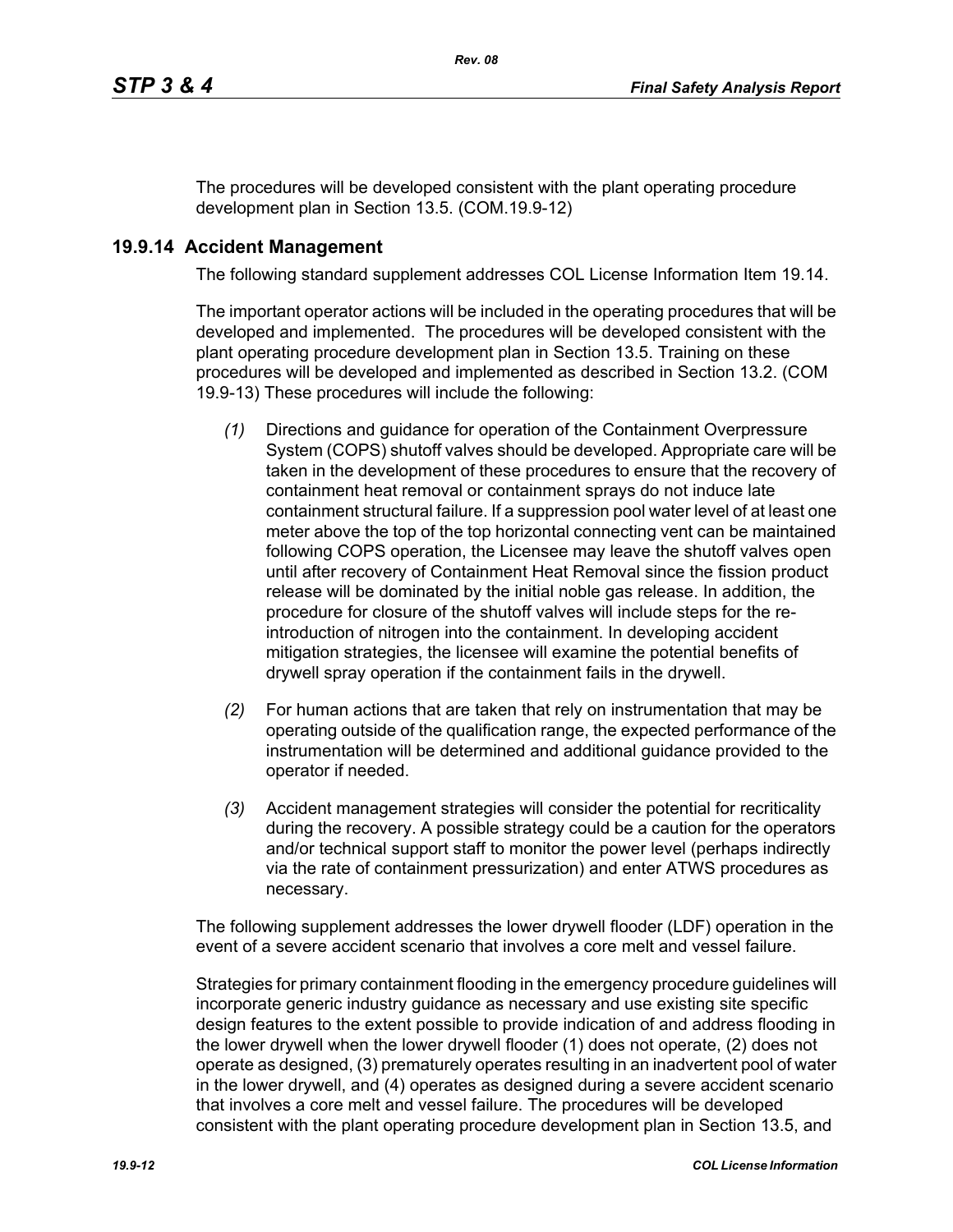training on the procedures will be developed and implemented as described in Section 13.2. (COM 19.9-30)

# **19.9.15 Manual Operation of MOVs**

The following standard supplement addresses COL License Information Item 19.15.

A procedure to operate motor operated valves manually will be developed and implemented. The procedure will be developed consistent with the plant operating procedure development plan in Section 13.5. (COM 19.9-14)

## **19.9.16 High Pressure Core Flooder Discharge Valve**

The following standard supplement addresses COL License Information Item 19.16.

A procedure to verify that the HPCF discharge valve is in the locked-open position will be developed and implemented. The procedure will be developed consistent with the plant operating procedure development plan in Section 13.5. (COM 19.9-15)

## **19.9.17 Capability of Containment Isolation Valves**

The following standard supplement addresses COL License Information Item 19.17.

Containment isolation valves are qualified by testing and analysis and by satisfying the stress and deformation criteria at the critical locations within valves. Operability is assured by meeting the requirements of the programs defined in Subsection 3.9.3.2, Pump and Valve Operability Assurance, and Subsection 3.9.6, Testing of Pumps and Valves, as supplemented in RAI 03.09.06-1, and Sections 3.10 and 3.11.

For containment isolation valves, the ASME Code Certified Stress Report will demonstrate that the stresses of containment isolation valves, when subjected to the severe accident loadings of 0.77 MPa internal pressure and 260 °C (500 °F) in combination with dead loads, do not exceed ASME Section III Service Level C limits. The individual parts of each valve will be verified not to exceed allowable structural capability limits under these severe accident conditions. In addition, the ASME Code Certified Stress Report will demonstrate the ultimate pressure capacity at 260 °C (500 °F) to be at least 1.03 MPa.

Acceptance Criteria for ITAAC 2.14.1.2 confirms the existence of an ASME Code Certified Stress Report for the containment pressure boundary components. The containment isolation valves are considered pressure boundary components, and are included in the separate ASME Code Certified Stress Reports. The Certified Stress Reports for the containment isolation valves will include the stress analysis for the severe accident conditions of 0.77 MPa and 260 °C (500 °F).

These actions will be completed prior to fuel loading. (COM 19.9-16) The FSAR will be updated in accordance with 10 CFR 50.71(e) based upon the results of this analysis.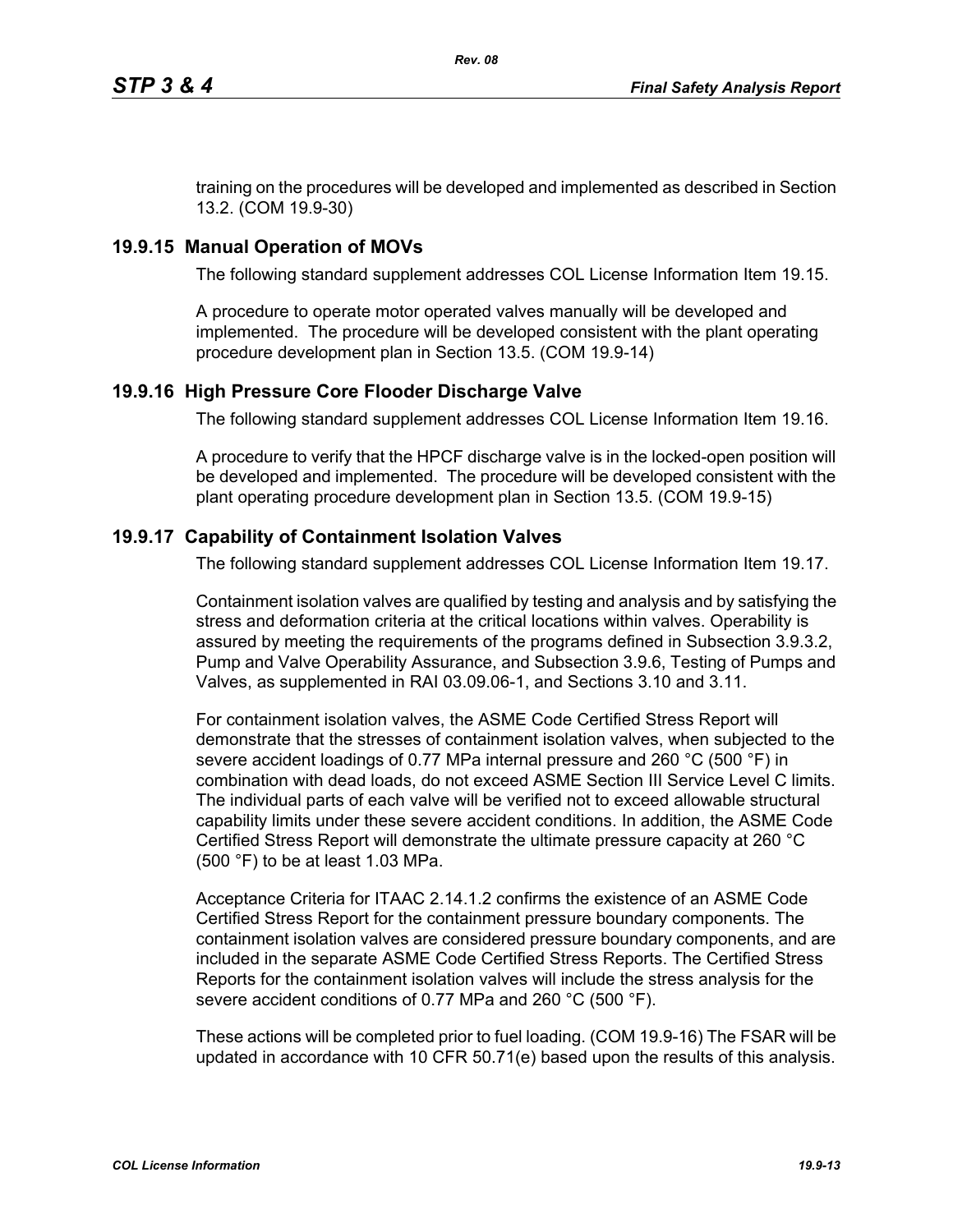#### **19.9.18 Procedure to Insure Sample Lines and Drywell Purge Lines Remain Closed During Operation**

The following standard supplement addresses COL License Information Item 19.18.

Operating procedures and administrative controls to ensure that drywell purge and sample line valves are normally sealed and that the purge valves have motive power to the valve operators removed will be developed and implemented. The procedures will be developed consistent with the plant operating procedure development plan in Section 13.5. (COM 19.9-17)

#### **19.9.19 Procedures for Combustion Turbine Generator to Supply Power to Condensate and Condensate Booster Pumps**

#### STD DEP 10.4-5

The following standard supplement addresses COL License Information Item 19.19.

Operating procedures to manual transfer the Combustion Turbine Generator (CTG) power to the condensate and condensate booster pumps and its support systems will be developed and implemented. The procedures will be developed consistent with the plant operating procedure development plan in Section 13.5. (COM 19.9-18)

#### **19.9.20 Actions to Assure Reliability of Supporting RCW and RSW Systems**

The following standard supplement addresses COL License Information Item 19.19a.

Operating procedures to swap RCW and RSW operating pumps and heat exchangers at least once every month will be developed and implemented. The procedures will be developed consistent with the plant operating procedure development plan in Section 13.5. (COM 19.9-19)

## **19.9.21 Housing of ACIWA Equipment**

The following standard supplement addresses COL License Information Item 19.19b.

The capability of the building housing the ACIWA equipment to withstand site-specific seismic events, flooding, and other site-specific external events will be confirmed and will be included in the plant-specific PRA prior to fuel loading in accordance with 10 CFR 50.71(e). (COM 19.9-20)

Prior to fuel loading, the building that houses the ACIWA equipment will be verified to have a seismic high confidence low probability of failure (HCLPF) acceleration value of at least 0.5g. The methodology for HCLPF acceleration calculations will be consistent with that described in DCD Section 19I.1 for the ABWR seismic margins analysis. The FSAR will be updated in accordance with 10 CFR 50.71(e) based on this assessment. (COM 19.9-29)

## **19.9.22 Procedures to Assure SRV Operability During Station Blackout**

The following standard supplement addresses COL License Information Item 19.19c.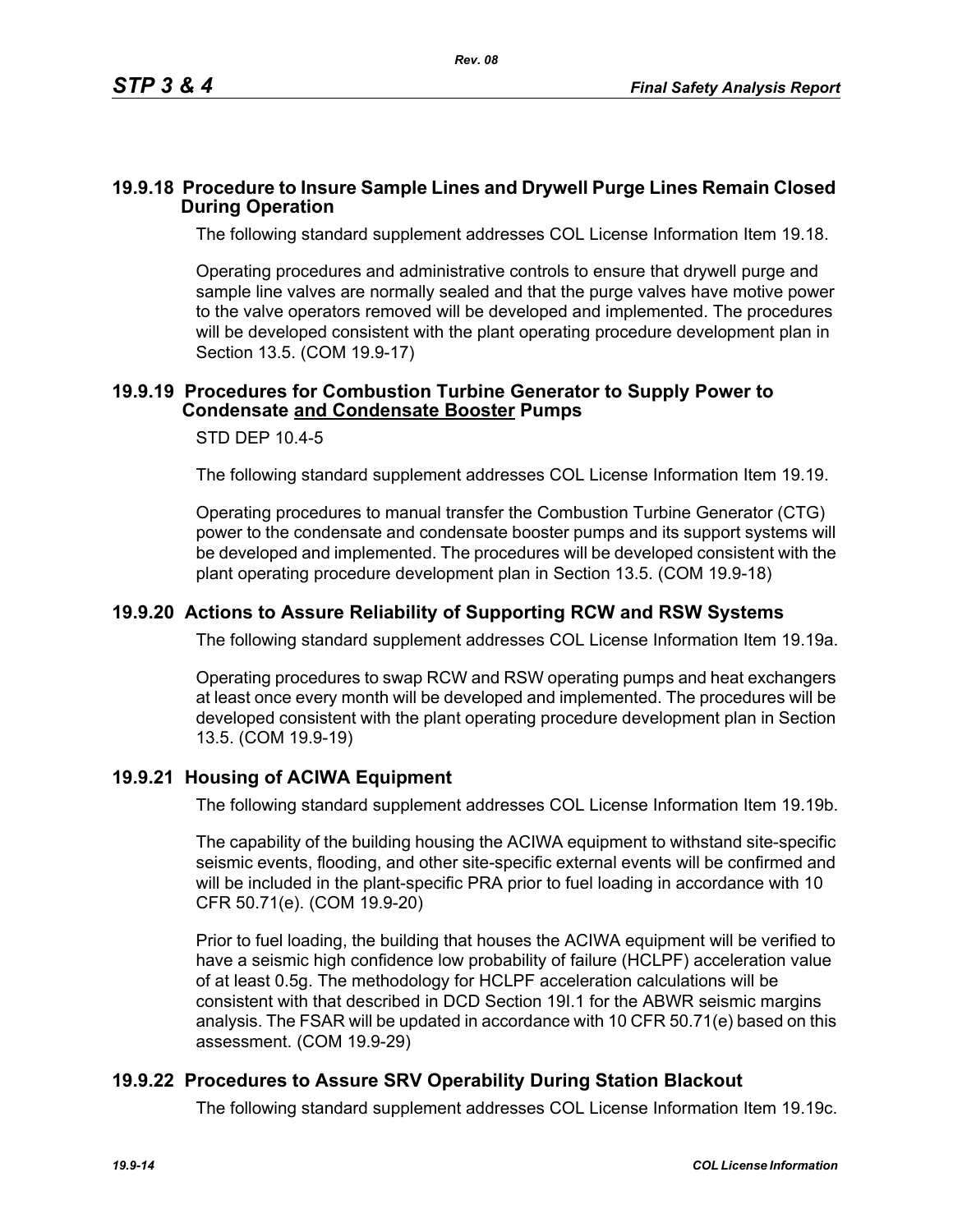Operating procedures to align stored nitrogen bottles for SRVs will be developed and implemented. The procedures will be developed consistent with the plant operating procedure development plan in Section 13.5. (COM 19.9-21)

# **19.9.23 Procedures for Ensuring Integrity of Freeze Seals**

The following standard supplement addresses COL License Information Item 19.19d.

The procedures to use and administratively control freeze seals will be developed and implemented. The procedures will be developed consistent with the plant operating procedure development plan in Section 13.5. (COM 19.9-22) These procedures will ensure the integrity of the temporary boundary when freeze seals are used. Mitigative measures will be identified in advance, and appropriate back-up systems will be made available to minimize the effects of a loss of coolant inventory (See Subsection 19Q.8).

# **19.9.24 Procedures for Controlling Combustibles During Shutdown**

The following standard supplement addresses COL License Information Item 19.19e.

Administrative procedures to control combustibles and ignition sources will be developed and implemented. The procedures will be developed consistent with the plant operating procedure development plan in Section 13.5. (COM 19.9-23)

#### **19.9.25 Outage Planning and Control**

The following standard supplement addresses COL License Information Item 19.19f.

An outage planning and control program that is consistent with NUMARC 91-06 requirements will be developed and implemented. The procedures will be developed consistent with the plant operating procedure development plan in Section 13.5. (COM.19.9-24)

## **19.9.26 Reactor Service Water Systems Definition**

The following site-specific supplement addresses COL License Information Item 19.19g and accounts for departure STP DEP 9.2-5.

The STP site-specific applicant review of RSW and UHS design configurations and performance capabilities against those assumed and modeled in Subsection 19D.6.4.2 have been completed and the impact of any differences on the ABWR PRA results has been assessed. The overall results of the evaluation are bounded by the conclusions of the standard ABWR SSAR.19.3.1.5 Results in Perspective. The net impact of the STP-specific design shows a net decrease in risk as compared to the standard ABWR PRA.

## **19.9.27 Capability of Vacuum Breaker**

The following standard supplement addresses COL License Information Item 19.19h.

The capability of the vacuum breaker seating material will be demonstrated to withstand the temperature profiles associated with the equipment survivability requirements specified in Subsection 19E.2.1.2.3 prior to fuel loading. (COM 19.9-25)